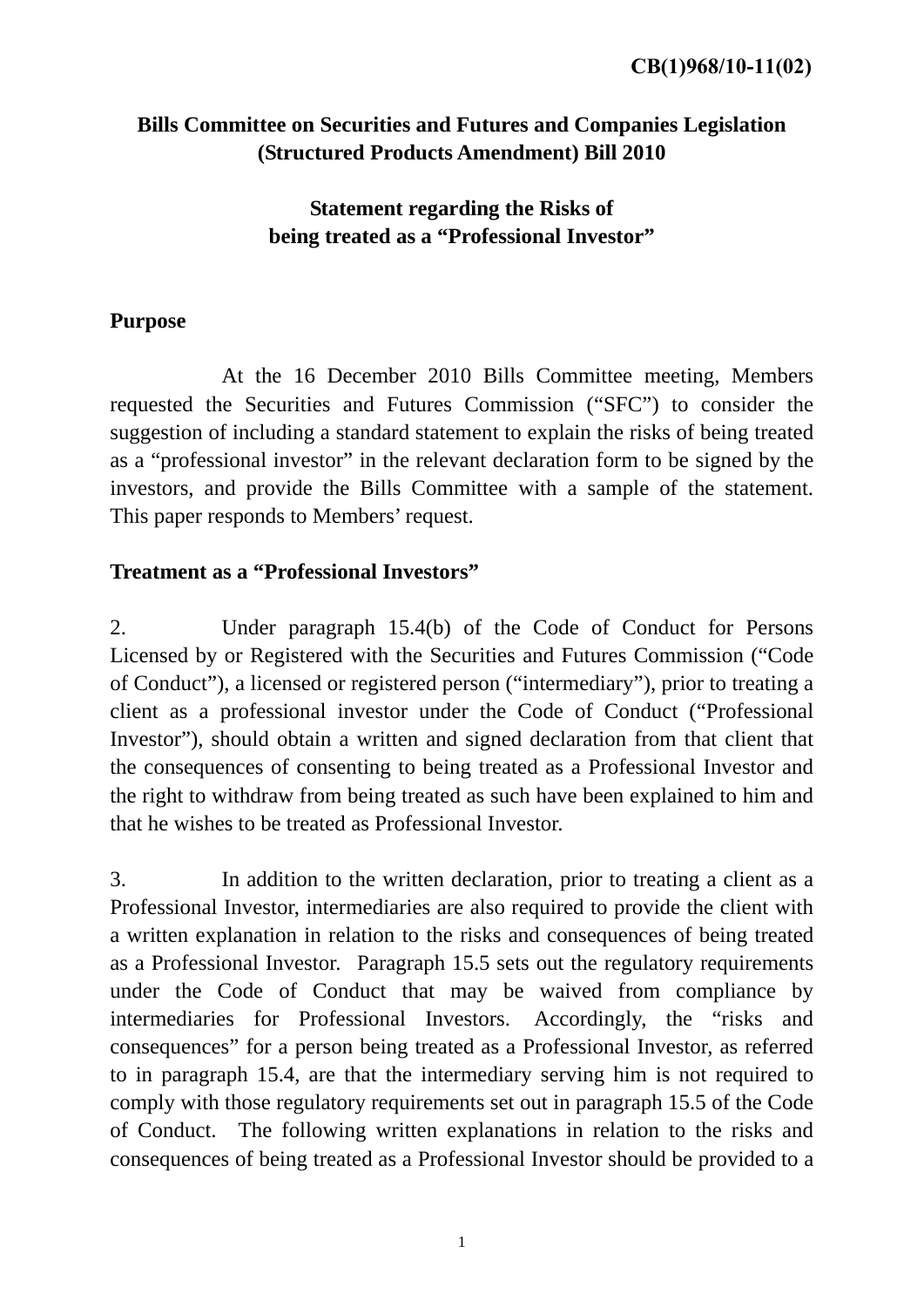#### Professional Investor-

- (a) the intermediary does not need to establish a client's financial situation, investment experience and investment objectives (as required under paragraph 5.1 and paragraphs 2(d) and 2(e) of Schedule 6 to the Code of Conduct), except where the intermediary is providing advice on corporate finance work;
- (b) the intermediary does not need to ensure the suitability of a recommendation or solicitation (as required under paragraph 5.2 and paragraph 49 of Schedule 6 to the Code of Conduct);
- (c) the intermediary does not need to enter into a written agreement and the provision of relevant risk disclosure statements (as required under paragraph 6.1, paragraph 2 of Schedule 3, paragraph 2 of Schedule 4 and paragraph 1 of Schedule 6 to the Code of Conduct);
- (d) for discretionary accounts, the intermediary does not need to (i) obtain from the client an authority in a written form prior to effecting transactions for the client without his specific authority (as required under paragraph 7.1 (a)(ii) of the Code of Conduct); and (ii) explain the authority described under paragraph 7.1(a)(ii) of the Code of Conduct, nor confirm it on an annual basis (as required under paragraph 7.1(b) of the Code of Conduct);
- (e) the intermediary does not need to inform the client about the intermediary and the identity and status of its employees and others acting on its behalf (as required under paragraph 8.1 of the Code of Conduct);
- (f) the intermediary does not need to confirm promptly with the client the essential features of a transaction after effecting a transaction for a client (as required under paragraph 8.2, paragraph 4 of Schedule 3 and paragraph 18 of Schedule 6 to the Code of Conduct);